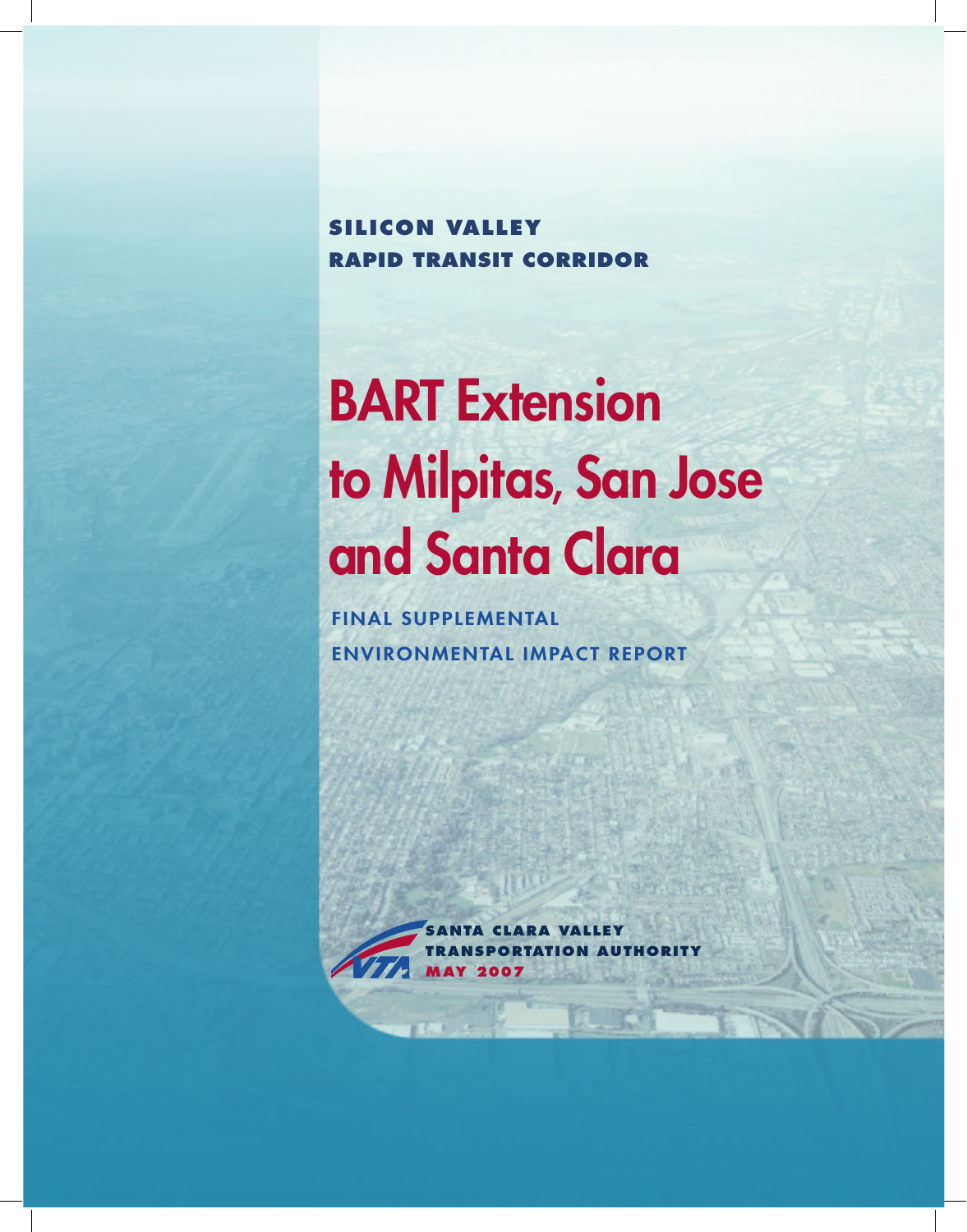## **SILICON VALLEY RAPID TRANSIT CORRIDOR**

**BART Extension to Milpitas, San Jose, and Santa Clara**  in the Cities of Fremont, Milpitas, San Jose and Santa Clara

## **FINAL SUPPLEMENTAL ENVIRONMENTAL IMPACT REPORT**

Responses to Comments

**Prepared Pursuant to:** 

**California Environmental Quality Act, PRC 21000 et seq.; and the State of California CEQA Guidelines, California Administrative code, 15000 et seq.** 

**Prepared by:** 

**Santa Clara Valley Transportation Authority** 

May 2007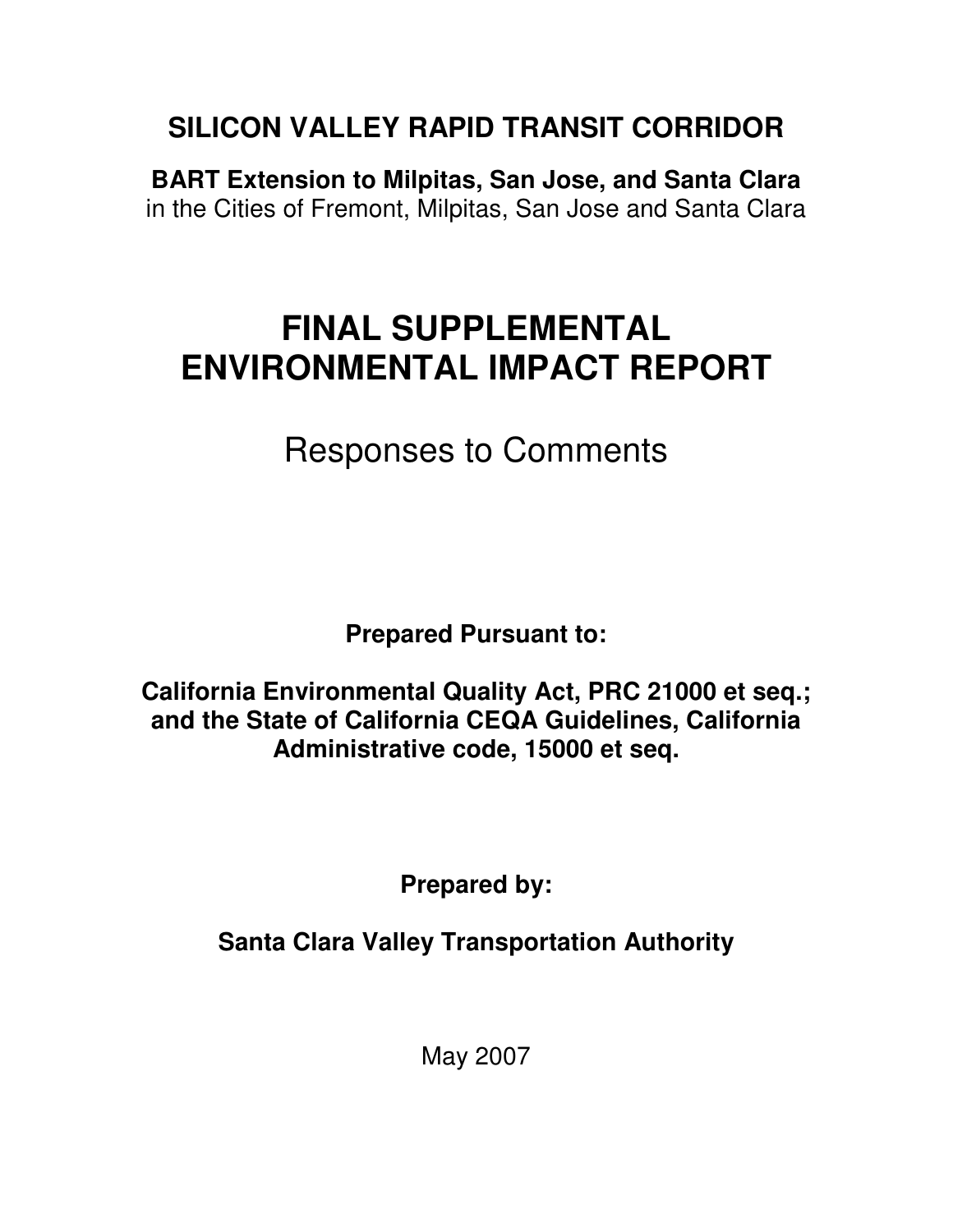### ABSTRACT

The Santa Clara Valley Transportation Authority (VTA) has prepared this Supplemental Environmental Impact Report (SEIR) in accordance with the California Environmental Quality Act (CEQA) Public Resources Code 21000 et seq.; and the CEQA Guidelines, California Administrative Code, 15000 et seq. The SEIR updates information presented in the *Silicon* Valley Rapid Transit Corridor - BART Extension to Milpitas, San Jose and Santa Clara – Final Environmental Impact Report (November 2004).

The proposed Project would begin at the planned BART Warm Springs Station (to be implemented by 2013) in the City of Fremont and proceed on the former Union Pacific railroad right-of-way through the City of Milpitas to near Las Plumas Avenue in the City of San Jose. The extension would then descend into a subway tunnel, continue through downtown San Jose, and terminate at grade in the City of Santa Clara near the Caltrain Station. The total length of the alignment would be 16.1 miles. Passenger service for the Project would start in 2016, assuming funding is available.

The VTA Board of Directors certified the Final Environmental Impact Report (FEIR) in December 2004 in accordance with CEQA. Analysis of the Project presented in the 2004 FEIR was based on 10 percent design plans prepared during the Conceptual Engineering design phase of the Project. Following approval of the Project by the VTA Board of Directors, the Preliminary Engineering design phase began, taking design plans to the 35 percent level.

The Draft SEIR evaluates the potential environmental impacts, including increases in localized traffic; increases in noise and vibration levels; relocation of businesses and residences; and impacts on wetlands, special status species, and historic and cultural resources, among other topics, that result from design modifications to the project previously evaluated in the 2004 FEIR. The SEIR also covers any new information since certification of the 2004 FEIR.

The Final SEIR consists of Chapter  $1$  – Introduction, Chapter 2 – Recommended Project Description, Chapter 3 – Comments and Responses on the Draft SEIR, and Chapter 4 – Revisions to the Draft SEIR.

For further information concerning this document, contact:

Mr. Tom Fitzwater Environmental Resources Planning Manager Santa Clara Valley Transportation Authority Environmental Planning Department 3331 North First Street, Building B-1 San Jose, CA 95134 (408) 321-5789

Information on the project may also be obtained from VTA's web site (www.vtabart-vta.org).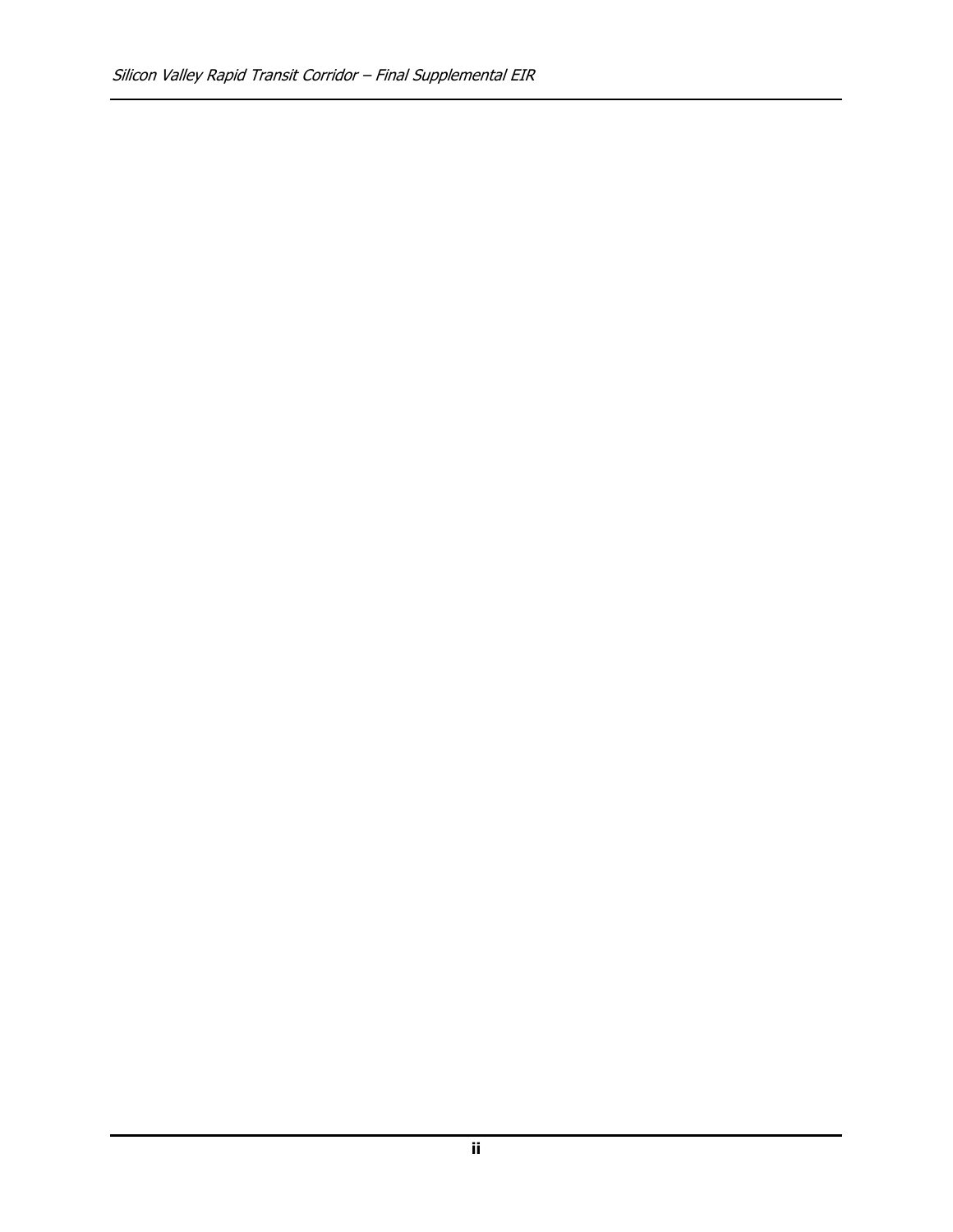#### **TABLE OF CONTENTS**

| 1.1 | PURPOSES OF THE FINAL SUPPLEMENTAL ENVIRONMENTAL IMPACT REPORT 1-1 |  |  |  |
|-----|--------------------------------------------------------------------|--|--|--|
| 1.2 | 1.2.1<br>1.2.2<br>1.2.3                                            |  |  |  |
|     |                                                                    |  |  |  |
| 2.1 |                                                                    |  |  |  |
| 2.2 | 2.2.1                                                              |  |  |  |
| 2.3 |                                                                    |  |  |  |
| 3.1 | CHAPTER 3.0: COMMENTS RECEIVED ON THE DRAFT SEIR 3-1               |  |  |  |
|     |                                                                    |  |  |  |
| 4.1 |                                                                    |  |  |  |
| 4.2 | 4.2.2<br>4.2.3<br>4.2.4<br>4.2.5<br>4.2.6<br>4.2.7                 |  |  |  |
| 4.3 |                                                                    |  |  |  |